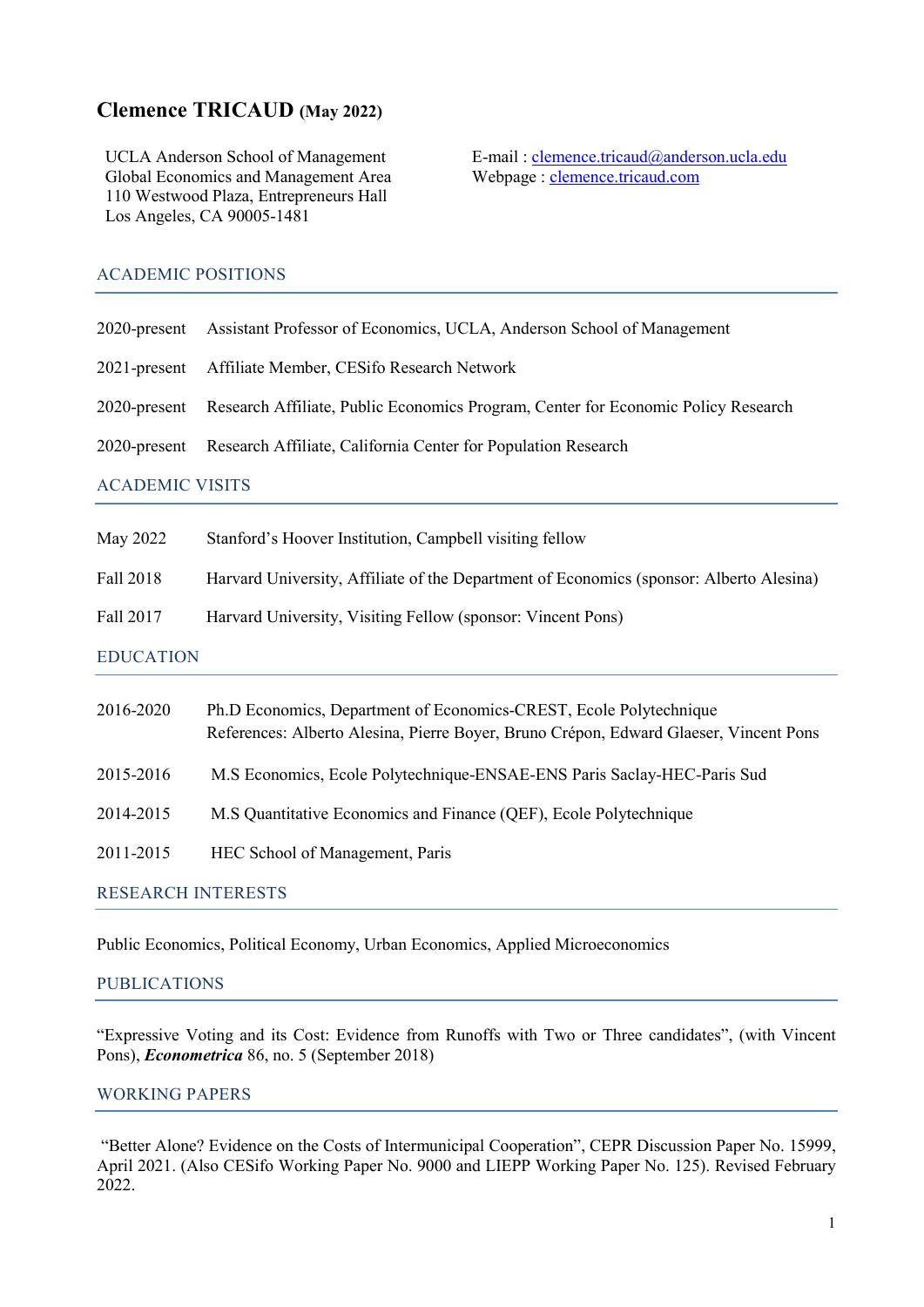"The Large Effects of a Small Win: How Past Rankings Shape the Behavior of Voters and Candidates" (with Riako Granzier and Vincent Pons), NBER Working Paper No. 26599, December 2019. Revised December 2021. *R&R American Economic Journal: Applied Economics*.

"Gender, Electoral Incentives, and Crisis Response: Evidence from Brazilian Mayors" (with Juan Pablo Chauvin), UCLA Ziman Center Working Paper, July 2021 [New version coming soon].

"The Impact of Campaign Finance Rules on Candidate Selection and Electoral Outcomes: Evidence from France" (with Nikolaj Broberg and Vincent Pons), NBER Working Paper Series, No. 29805, February 2022.

## POLICY REPORT

"Better Alone? Evidence on the Costs of Intermunicipal Cooperation", IPP Policy Brief, Nº66, Institut des Politiques Publiques, May 2021.

"Expressive Voting and Its Costs" (with Vincent Pons and Vestal McIntyre), IPP Policy Brief, Nº40, Institut des Politiques Publiques, May 2019.

#### **TEACHING**

- 2021-present Managerial Economics, UCLA Anderson, Fully Employed MBA Program
- 2018 Ec 2412a Political Economics and Ec 1018 Cultural Economics, Teaching Assistant for Prof. Alberto Alesina

2017-2018 MiE Political Economy, Teaching Assistant for Prof. Pierre Boyer

#### INVITED SEMINARS AND CONFERENCE PRESENTATIONS

- 2022 University of California Irvine; Stanford's Hoover Institution; University of Southern California; University of British Columbia, Vancouver School of Economics; Marriner S. Eccles Institute, the University of Utah; CESifo Area Conference on Public Economics; Young Urban & Spatial Faculty Seminar
- 2021 MIT Sloan; Caltech; NTA Annual Meeting; Urban Economic Association Meeting; NBER Summer Institute Public Economics; NBER Summer Institute Urban Economics; OSUS seminar (panelist); ZEW Public Finance Conference; European Public Choice Society; CESifo Area Conference on Public Economics; Online Political Economy Seminar Series (OPESS)
- 2020 AFSE DG Trésor Conference; Georgia State University; Urban Economic Association Meeting; GATE St Etienne; OEW Seminar - Berkeley Haas; Online Quantitative Spatial Economics Junior Workshop; HEC Paris Economics; Bocconi University Economics; UPF Economics; QMU Economics; Warwick Economics; Georgia State University Economics; Wharton Real Estate; UCLA Anderson GEM; LSE Economics; Mannheim Economics; UIUC Economics; EIEF Economics
- 2019 Political Economy and Culture Lunch Harvard University; Urban Economic Association Meeting – Philadelphia; PEARL Workshop – Rennes; Collège de France Innovation Lab seminar – Paris; Workshop in Political Economy and Public Economics – Munich; Transatlantic Theory Workshop – Nuffield College, Oxford; Applied Economics Lunch Seminar – PSE, Paris; ECHOPPE Workshop – Sciences Po, Paris; LIEPP seminar – Sciences Po, Paris; EUI Econometrics/Applied Micro Research Workshop – Florence; Workshop on Political Economy – Ecole Polytechnique, Paris; Political Economy Research Workshop – Harvard University.
- 2018 Sciences Po Lunch Seminar Paris; Workshop on Political Economy Ecole Polytechnique, Paris; NBER Political Economy Program Meeting – Boston; AFSE Meeting – Paris; LAGV 2018 – Aixen-Provence; Barcelona GSE Summer Forum; CSDI Seminar – Vanderbilt University; Political